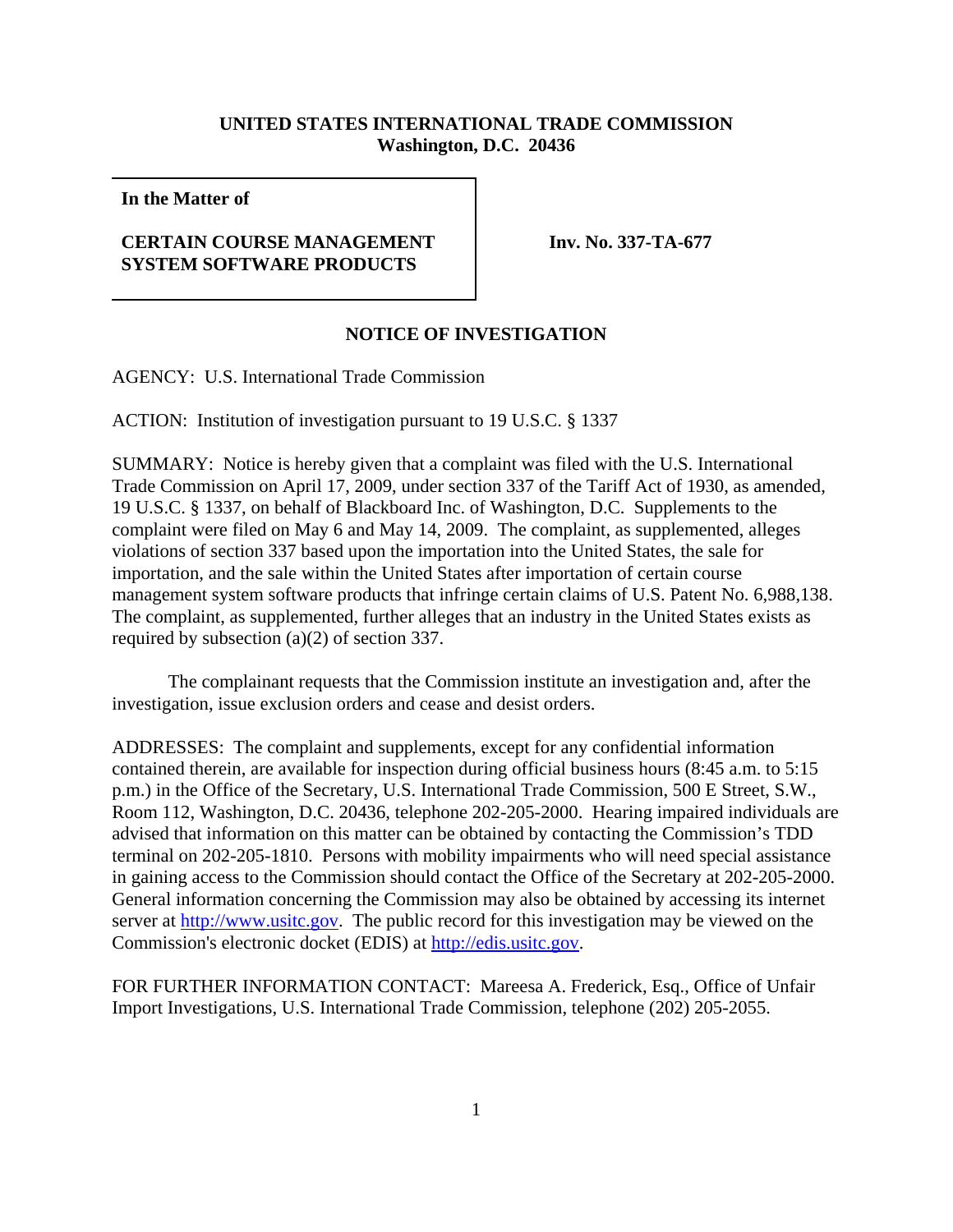AUTHORITY: The authority for institution of this investigation is contained in section 337 of the Tariff Act of 1930, as amended, and in section 210.10 of the Commission's Rules of Practice and Procedure, 19 C.F.R. § 210.10 (2008).

SCOPE OF INVESTIGATION: Having considered the complaint, the U.S. International Trade Commission, on June 3, 2009, ORDERED THAT –

(1) Pursuant to subsection (b) of section 337 of the Tariff Act of 1930, as amended, an investigation be instituted to determine whether there is a violation of subsection  $(a)(1)(B)$  of section 337 in the importation into the United States, the sale for importation, or the sale within the United States after importation of certain course management system software products that infringe one or more of claims 36-44 of U.S. Patent No. 6,988,138, and whether an industry in the United States exists as required by subsection  $(a)(2)$  of section 337<sup>1</sup>;

(2) For the purpose of the investigation so instituted, the following is hereby named as a party upon which this notice of investigation shall be served:

(a) The complainant is  $-$ 

Blackboard Inc. 650 Massachusetts Avenue, N.W. Washington, DC 20001

(b) The respondent is the following entity alleged to be in violation of section 337, and is the party upon which the complaint is to be served:

> Desire2Learn Incorporated 305 King Street West, Suite 200 Kitchener, Ontario, Canada N2G 1B9

(c) The Commission investigative attorney, party to this investigation, is Mareesa A. Frederick, Esq., Office of Unfair Import Investigations, U.S. International Trade Commission, 500 E Street, S.W., Room 401, Washington, D.C. 20436; and

(3) For the investigation so instituted, Paul J. Luckern, Chief Administrative Law Judge, U.S. International Trade Commission, shall designate the presiding Administrative Law Judge.

<sup>&</sup>lt;sup>1</sup> The Commission has determined not to institute an investigation with respect to claims 1-35 as these claims are the subject of a valid and final judgment of invalidity issued by the district court for the Eastern District of Texas.